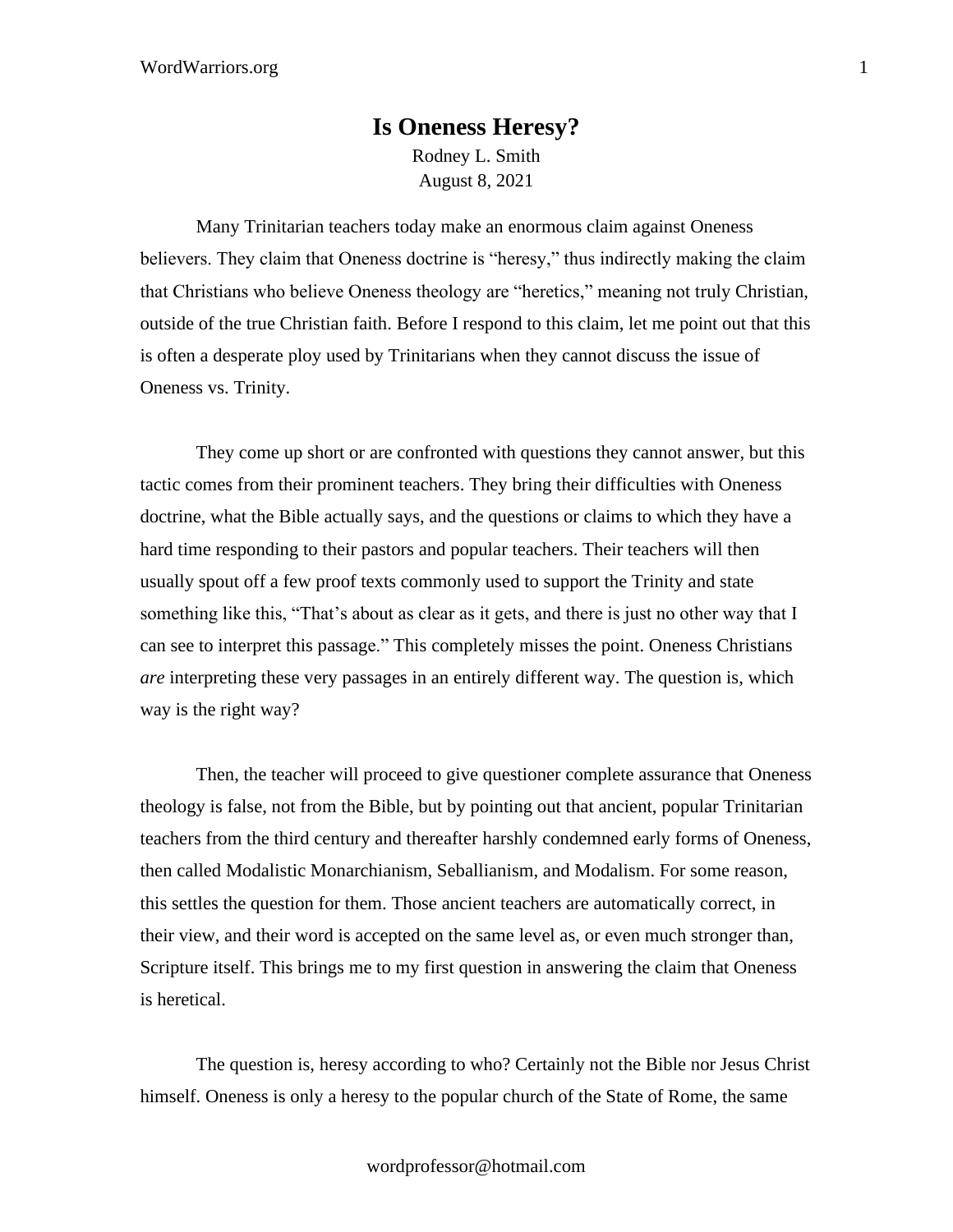## WordWarriors.org 2

church that invented the trinity doctrine. Oneness is the biblical view that God is one personal, divine being, and Jesus is that one God. What do you think should my friends should do, read books by Trinitarian authors who accept the testimony of the so-called church fathers over what Scripture says? They may not all be highly educated, but they know the Word, and they know God. He is a man of God. When it comes to research, how about starting with what scholars call the "messianic secret." While Jesus didn't go around openly declaring, "I am God," all the time, he did not hide the fact that there was a divine element to his identity, and at times he did make claims to divinity. Compare that to Noetus, an ancient Christian, who confessed that Jesus "confessed himself to be the Son to those who saw him, but to those who could receive it he did not hide the fact that he was the Father."

Like Trinitarians today and when the three-in-one doctrine was invented, the disciples of Jesus had trouble understanding who Jesus was. They naturally assumed a distinction between this great teacher who lived with them and the one true God of Israel. However, Jesus reveals to them several times that he and his Father are one and the same (John 10:30; 8:58; John 14), especially toward the end of his ministry. John 14 is the best example of this. Jesus told them, "If you had known Me, you would have known My Father also; and from now on you know Him and have seen Him." Still one of the disciples misunderstood and asked Jesus to show them the Father. Jesus responded, "Have I been with you so long, and yet you have not known Me, Philip?" Jesus said that to see him is to see the Father. So, how could his disciples ask to be shown the Father when they were either sitting or standing there looking at him (John 14:7-9). In this same chapter, Jesus reveals that the Father is the same Holy Spirit that is in him (vv. 10-11) and that the Holy Spirit also is Jesus Himself (vv. 17-18 ff.). The usual Trinitarian response, "Well, that doesn't mean that Jesus is the Father," will not suffice here to refute the pure biblical truth of which I speak.

To really see the truth, you much abandon the nonsense that "God is one" does not really mean "one." There is only one, single personal eternal, all-powerful being called God. There is no such thing as a multi-personal being, and this concept is not once

wordprofessor@hotmail.com